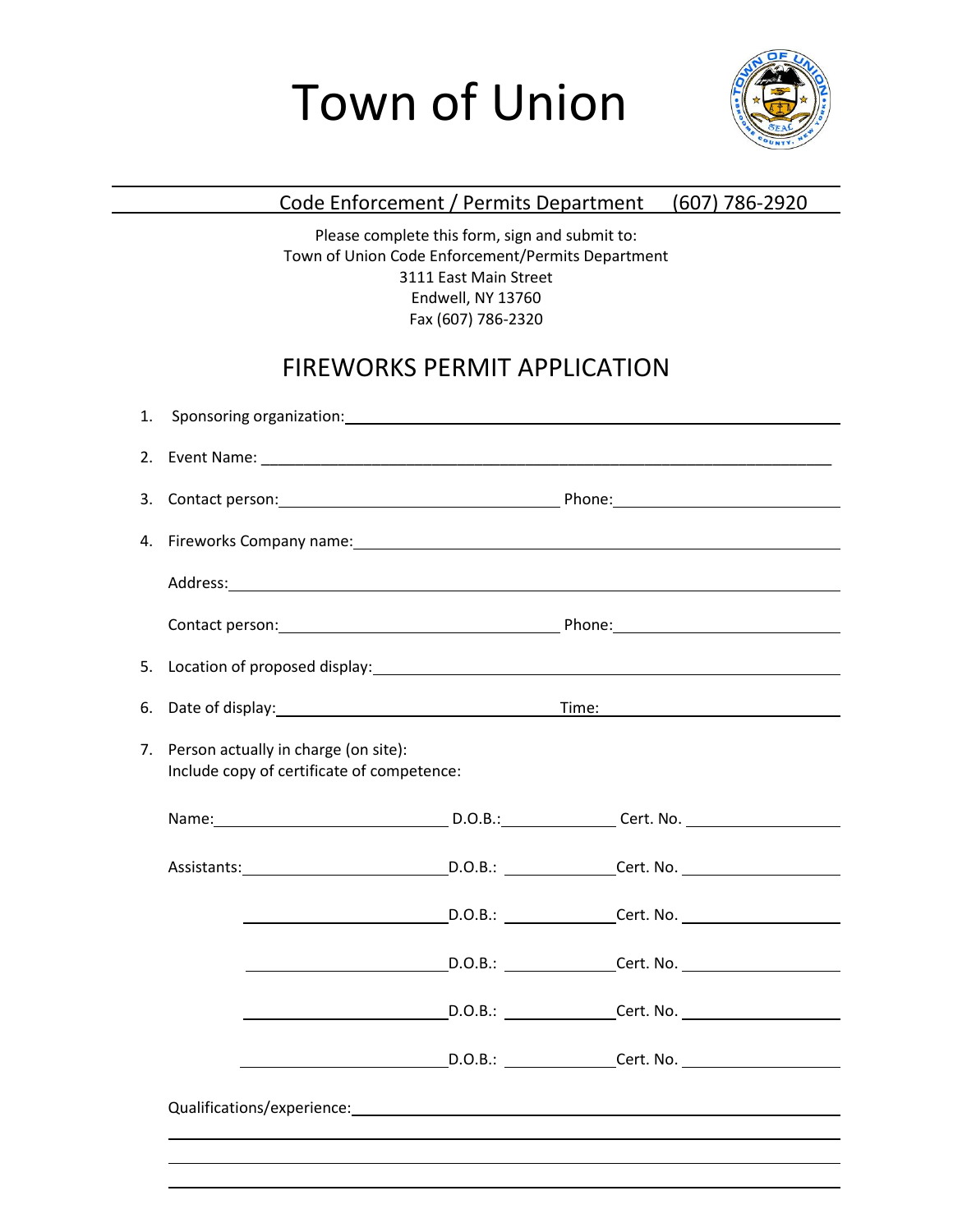- 8. List all fireworks to be discharged under this permit:
- 9. Type of storage prior to display: The storage state of the storage prior to display the storage prior to display the storage prior to display the storage prior to display the storage prior to display the storage prior t
- 10. Attach an insurance certificate in the sum of \$2,000,000 for each incident, covering the Town of Union as an additional insured for the payment of all damages which may be caused by the reason the display so permitted. New York State requires proof of Worker's Compensation and New York State Disability Benefits Law Coverage prior to issuance of permit.

\_\_\_\_\_\_\_\_\_\_\_\_\_\_\_\_\_\_\_\_\_\_\_\_\_\_\_\_\_\_\_\_\_\_\_\_\_\_\_\_\_\_\_\_\_\_\_\_\_\_\_\_\_\_\_\_\_\_\_\_\_\_\_\_\_\_\_\_\_\_\_\_\_\_\_\_\_\_

\_\_\_\_\_\_\_\_\_\_\_\_\_\_\_\_\_\_\_\_\_\_\_\_\_\_\_\_\_\_\_\_\_\_\_\_\_\_\_\_\_\_\_\_\_\_\_\_\_\_\_\_\_\_\_\_\_\_\_\_\_\_\_\_\_\_\_\_\_\_\_\_\_\_\_\_\_\_

- 11. Attach a diagram of the grounds on which the fireworks display will be held.
- 12. Sign the attached statement of understanding AND RETURN WITH APPLICATION.
- 13. APPLICATIONS SUBMITTED LESS THAN FIVE (5) BUSINESS DAYS BEFORE THE EVENT WILL NOT BE CONSIDERED.

\_\_\_\_\_\_\_\_\_\_\_\_\_\_\_\_\_\_\_\_\_\_\_\_\_ Signature of Applicant **Date** Date **Date** 

Permit Fee: \$50.00 Fire Apparatus fee (if required): As determined by Fire Department

#### APPROVAL OF REQUESTS (for office use only)

Consent

YES NO

Fire Department Name

DCPW Codes & Ordinances No. 2006 1997 1998 WES NO

Town Clerk Town Clerk Town Clerk Town Clerk Town Assembly the U.S. Contract of the U.S. Contract of the U.S. Contract of the U.S. Contract of the U.S. Contract of the U.S. Contract of the U.S. Contract of the U.S. Contract